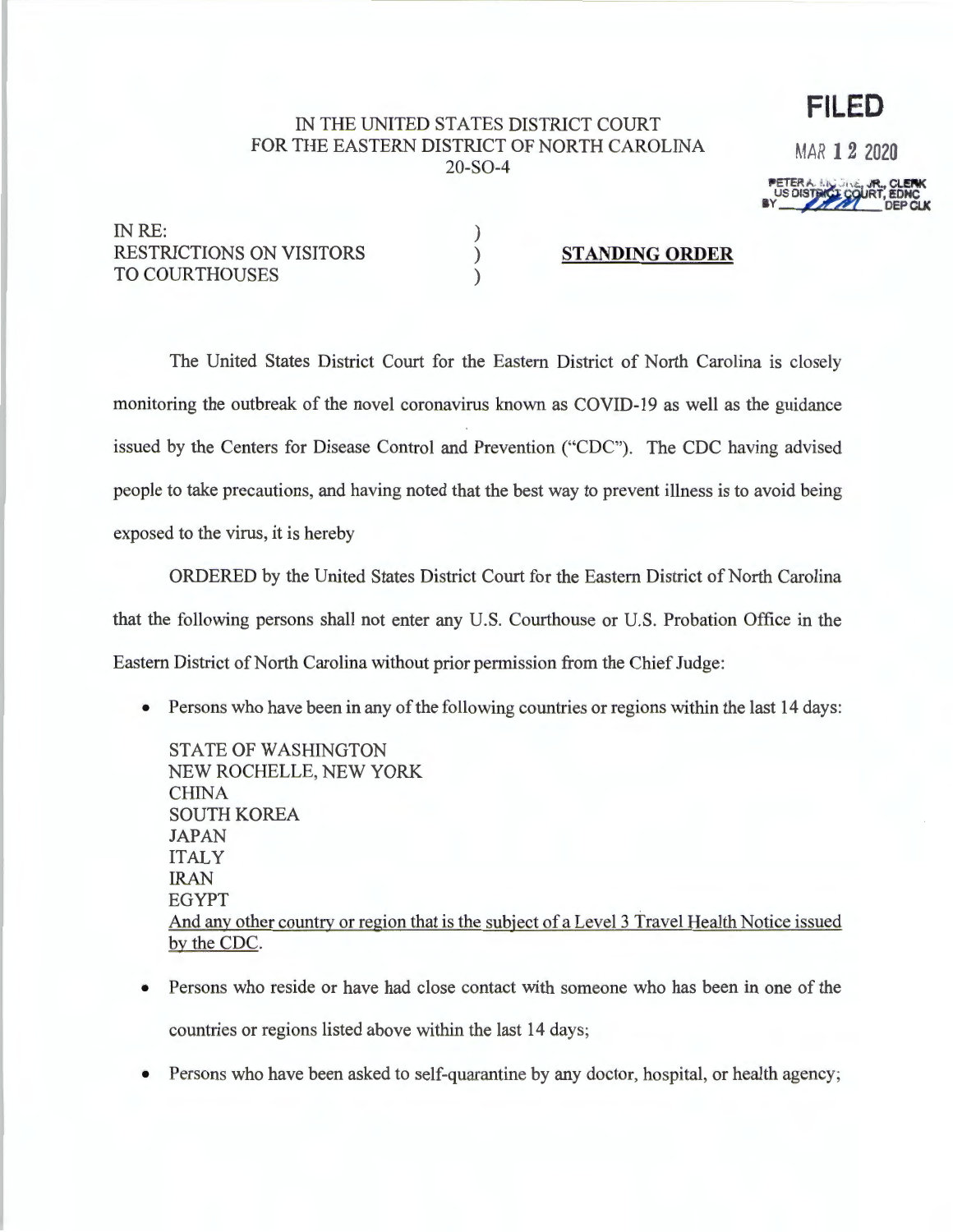- Persons who have been diagnosed with, or have had contact with, anyone who has been diagnosed with COVID-19; and
- Persons with fever, cough, or shortness of breath.

It is further ORDERED that the United States Marshal, his Deputies, and the Court Security Officers shall deny entry to anyone attempting to enter in violation of this Order.

It is further ORDERED that if you are scheduled or required to appear at a U.S. Courthouse or U.S. Probation Office in the Eastern District of North Carolina and you are unable to appear because of the restrictions in this Order, you are directed to proceed as follows:

- If you are represented by an attorney, please contact your attorney;
- If you are an attorney and you are scheduled to appear in court before a judge, please contact the judge's case manager;
- If you are scheduled to meet with a U.S. Probation officer, please contact that officer directly;
- If you are a juror, call Jury Services at (800) 342-2539 and leave a detailed message;
- For Bankruptcy Court matters, please contact the Clerk's Office at (919) 856-4752;
- For Section 341 Meetings of Creditors, please contact the Bankruptcy Administrator's Office at (919) 334-3885; and
- For District Court matters, please contact the Clerk's Office at (919) 645-1700.